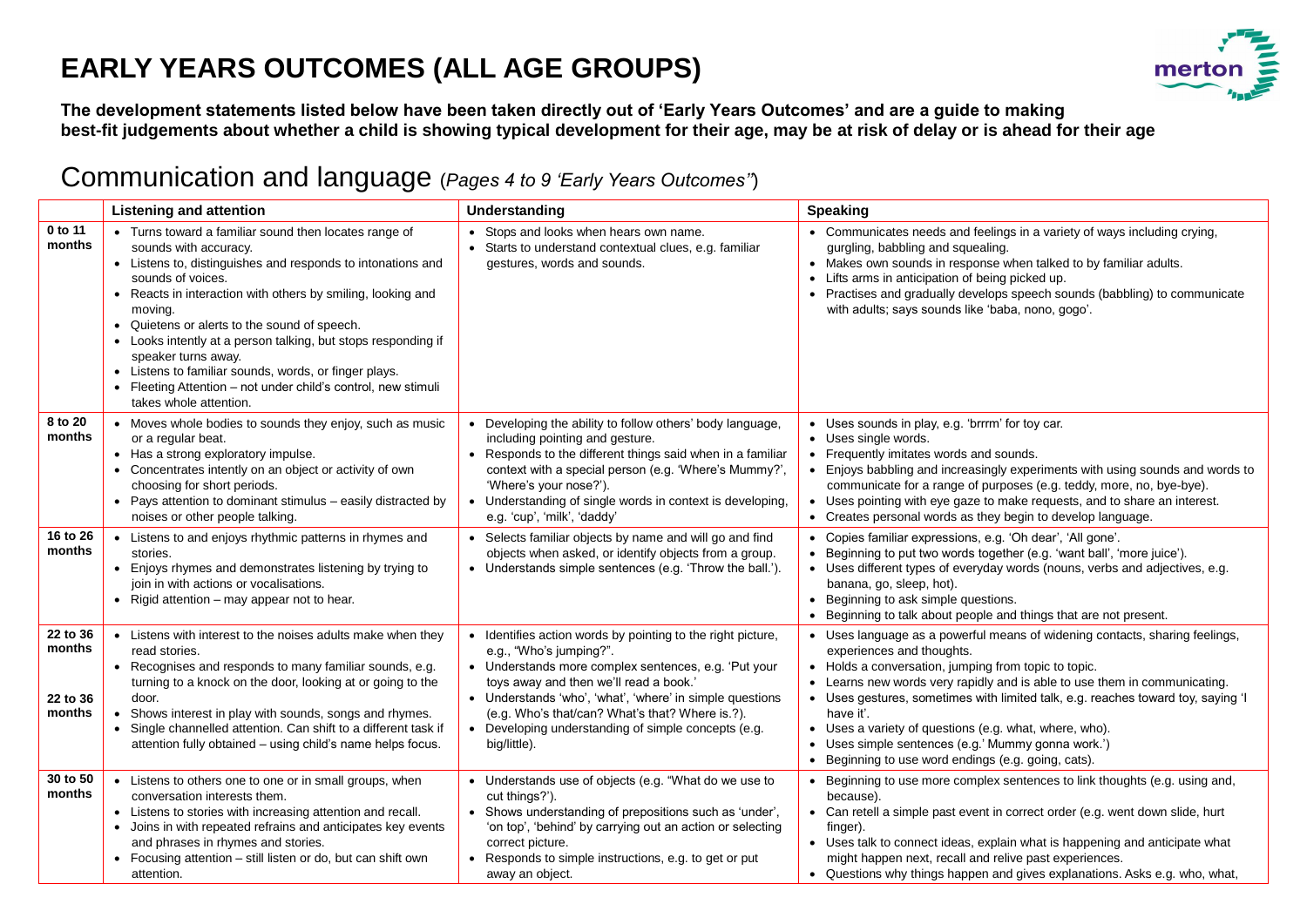|                    | Listening and attention                                                                                                                                                                                                                                                                                                                                                                                                                                                                                         | Understanding                                                                                                                                                                                                                                                                                                                                                                                                                                                                 | <b>Speaking</b>                                                                                                                                                                                                                                                                                                                                                                                                                                                                                                                                                                                                                                                                                                                                                 |
|--------------------|-----------------------------------------------------------------------------------------------------------------------------------------------------------------------------------------------------------------------------------------------------------------------------------------------------------------------------------------------------------------------------------------------------------------------------------------------------------------------------------------------------------------|-------------------------------------------------------------------------------------------------------------------------------------------------------------------------------------------------------------------------------------------------------------------------------------------------------------------------------------------------------------------------------------------------------------------------------------------------------------------------------|-----------------------------------------------------------------------------------------------------------------------------------------------------------------------------------------------------------------------------------------------------------------------------------------------------------------------------------------------------------------------------------------------------------------------------------------------------------------------------------------------------------------------------------------------------------------------------------------------------------------------------------------------------------------------------------------------------------------------------------------------------------------|
|                    | • Is able to follow directions (if not intently focused on own<br>choice of activity).                                                                                                                                                                                                                                                                                                                                                                                                                          | • Beginning to understand 'why' and 'how' questions.                                                                                                                                                                                                                                                                                                                                                                                                                          | when, how.<br>• Uses a range of tenses (e.g. play, playing, will play, played).<br>• Uses intonation, rhythm and phrasing to make the meaning clear to others.<br>• Uses vocabulary focused on objects and people that are of particular<br>importance to them.<br>Builds up vocabulary that reflects the breadth of their experiences.<br>• Uses talk in pretending that objects stand for something else in play, e.g.<br>'This box is my castle.'                                                                                                                                                                                                                                                                                                            |
| 40 to 60<br>months | Maintains attention, concentrates and sits quietly during<br>appropriate activity.<br>• Two-channelled attention – can listen and do for short<br>span.<br><b>Early Learning Goal</b><br>Children listen attentively in a range of situations. They<br>listen to stories, accurately anticipating key events and<br>respond to what they hear with relevant comments,<br>questions or actions. They give their attention to what<br>others say and respond appropriately, while engaged in<br>another activity. | Responds to instructions involving a two-part<br>sequence.<br>• Understands humour, e.g. nonsense rhymes, jokes.<br>• Able to follow a story without pictures or props.<br>Listens and responds to ideas expressed by others in<br>conversation or discussion.<br><b>Early Learning Goal</b><br>Children follow instructions involving several ideas or<br>actions. They answer 'how' and 'why' questions about<br>their experiences and in response to stories or<br>events. | Extends vocabulary, especially by grouping and naming, exploring the meaning<br>and sounds of new words.<br>• Uses language to imagine and recreate roles and experiences in play<br>situations.<br>• Links statements and sticks to a main theme or intention.<br>• Uses talk to organise, sequence and clarify thinking, ideas, feelings and events.<br>• Introduces a storyline or narrative into their play.<br><b>Early Learning Goal</b><br>Children express themselves effectively, showing awareness of listeners'<br>needs. They use past, present and future forms accurately when talking<br>about events that have happened or are to happen in the future. They<br>develop their own narratives and explanations by connecting ideas or<br>events. |

# Physical development (Pages 10 to 14 'Early Years Outcomes")

|                                        | <b>Moving and handling</b>                                                                                                                                                                                                                                                                                                                                                                                                                                                                                                                                                                                                                                                                                                                                                                                                 | <b>Health and self care</b>                                                                                                                                                                                                                                                                                                                                                                                          |
|----------------------------------------|----------------------------------------------------------------------------------------------------------------------------------------------------------------------------------------------------------------------------------------------------------------------------------------------------------------------------------------------------------------------------------------------------------------------------------------------------------------------------------------------------------------------------------------------------------------------------------------------------------------------------------------------------------------------------------------------------------------------------------------------------------------------------------------------------------------------------|----------------------------------------------------------------------------------------------------------------------------------------------------------------------------------------------------------------------------------------------------------------------------------------------------------------------------------------------------------------------------------------------------------------------|
| 0 to 11<br>months                      | • Turns head in response to sounds and sights.<br>Gradually develops ability to hold up own head.<br>Makes movements with arms and legs which gradually become more controlled.<br>Rolls over from front to back, from back to front.<br>When lying on tummy becomes able to lift first head and then chest, supporting self with forearms and then straight arms.<br>$\bullet$<br>Watches and explores hands and feet, e.g. when lying on back lifts legs into vertical position and grasps feet.<br>Reaches out for, touches and begins to hold objects.<br>Explores objects with mouth, often picking up an object and holding it to the mouth.                                                                                                                                                                         | Responds to and thrives on warm, sensitive physical contact and care.<br>Expresses discomfort, hunger or thirst.<br>• Anticipates food routines with interest                                                                                                                                                                                                                                                        |
| 8 to 20<br>months<br>8 to 20<br>months | Sits unsupported on the floor.<br>When sitting, can lean forward to pick up small toys.<br>• Pulls to standing, holding on to furniture or person for support.<br>Crawls, bottom shuffles or rolls continuously to move around.<br>Walks around furniture lifting one foot and stepping sideways (cruising), and walks with one or both hands held by adult.<br>• Takes first few steps independently.<br>• Passes toys from one hand to the other.<br>• Holds an object in each hand and brings them together in the middle, e.g. holds two blocks and bangs them together.<br>Picks up small objects between thumb and fingers.<br>Enjoys the sensory experience of making marks in damp sand, paste or paint.<br>• Holds pen or crayon using a whole hand (palmar) grasp and makes random marks with different strokes. | Opens mouth for spoon.<br>• Holds own bottle or cup.<br>Grasps finger foods and brings them to mouth.<br>Attempts to use spoon: can guide towards mouth but food often falls off.<br>Can actively cooperate with nappy changing (lies still, helps hold legs up).<br>Starts to communicate urination, bowel movement.                                                                                                |
| 16 to 26<br>months                     | Walks upstairs holding hand of adult.<br>Comes downstairs backwards on knees (crawling).<br>Beginning to balance blocks to build a small tower.<br>• Makes connections between their movement and the marks they make.                                                                                                                                                                                                                                                                                                                                                                                                                                                                                                                                                                                                     | Develops own likes and dislikes in food and drink.<br>Willing to try new food textures and tastes.<br>• Holds cup with both hands and drinks without much spilling.<br>• Clearly communicates wet or soiled nappy or pants.<br>Shows some awareness of bladder and bowel urges.<br>Shows awareness of what a potty or toilet is used for.<br>• Shows a desire to help with dressing/undressing and hygiene routines. |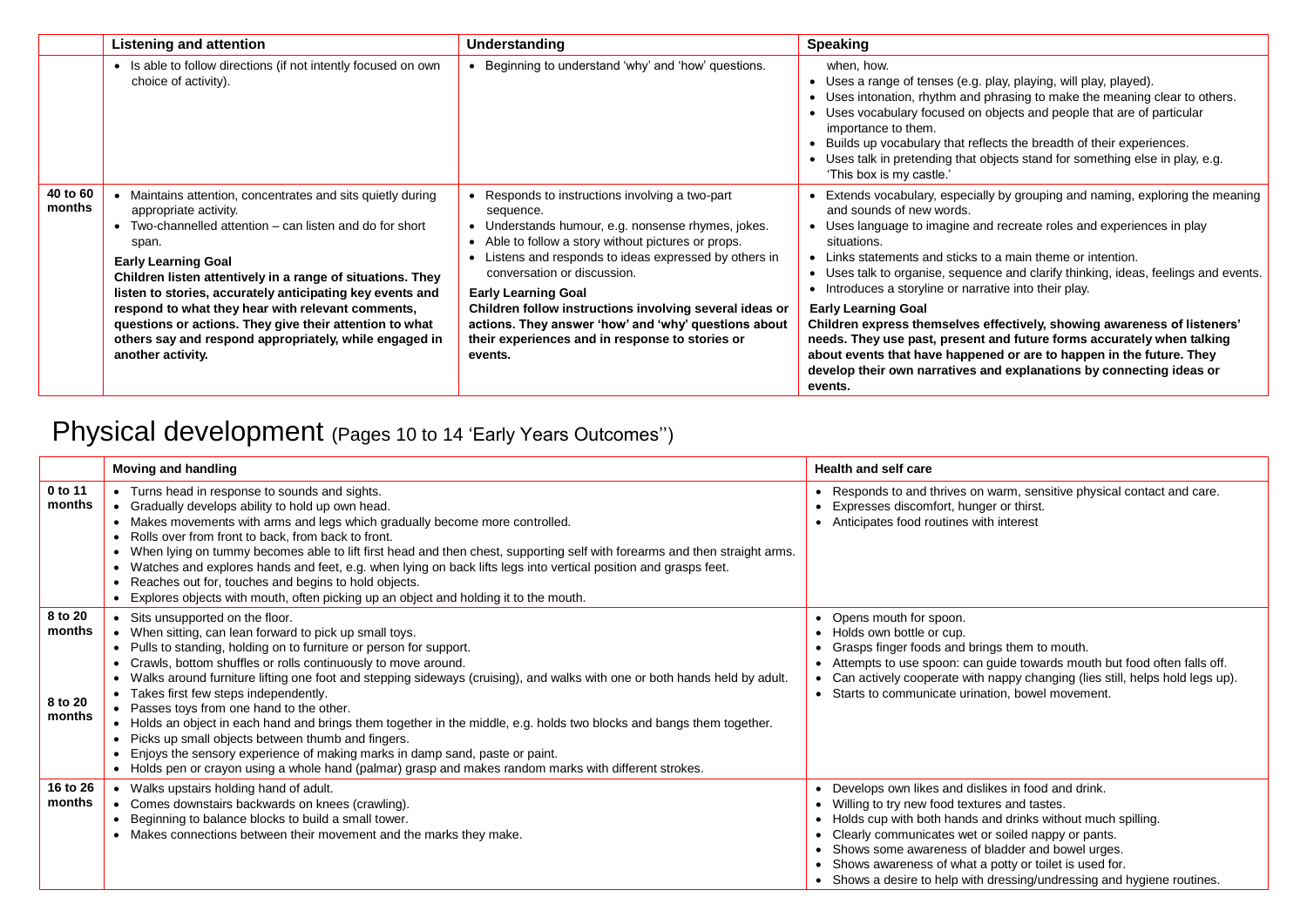|                    | <b>Moving and handling</b>                                                                                                                                                                                                                                                                                                                                                                                                                                                                                                                                                                                                                                                                                                                                                                                                                                                                                                                                                                                                                                                                                                                                                                                   | <b>Health and self care</b>                                                                                                                                                                                                                                                                                                                                                                                                                                                                                                                                                                                                                                                                                                                                                                                                                                          |  |
|--------------------|--------------------------------------------------------------------------------------------------------------------------------------------------------------------------------------------------------------------------------------------------------------------------------------------------------------------------------------------------------------------------------------------------------------------------------------------------------------------------------------------------------------------------------------------------------------------------------------------------------------------------------------------------------------------------------------------------------------------------------------------------------------------------------------------------------------------------------------------------------------------------------------------------------------------------------------------------------------------------------------------------------------------------------------------------------------------------------------------------------------------------------------------------------------------------------------------------------------|----------------------------------------------------------------------------------------------------------------------------------------------------------------------------------------------------------------------------------------------------------------------------------------------------------------------------------------------------------------------------------------------------------------------------------------------------------------------------------------------------------------------------------------------------------------------------------------------------------------------------------------------------------------------------------------------------------------------------------------------------------------------------------------------------------------------------------------------------------------------|--|
| 22 to 36<br>months | • Runs safely on whole foot.<br>• Squats with steadiness to rest or play with object on the ground, and rises to feet without using hands.<br>• Climbs confidently and is beginning to pull themselves up on nursery play climbing equipment.<br>• Can kick a large ball.<br>• Turns pages in a book, sometimes several at once.<br>• Shows control in holding and using jugs to pour, hammers, books and mark-making tools.<br>Beginning to use three fingers (tripod grip) to hold writing tools.<br>$\bullet$<br>• Imitates drawing simple shapes such as circles and lines.<br>• Walks upstairs or downstairs holding onto a rail two feet to a step.<br>• May be beginning to show preference for dominant hand.                                                                                                                                                                                                                                                                                                                                                                                                                                                                                        | • Feeds self competently with spoon.<br>• Drinks well without spilling.<br>• Clearly communicates their need for potty or toilet.<br>• Beginning to recognise danger and seeks support of significant adults for<br>help.<br>• Helps with clothing, e.g. puts on hat, unzips zipper on jacket, takes off<br>unbuttoned shirt.<br>• Beginning to be independent in self-care, but still often needs adult support.                                                                                                                                                                                                                                                                                                                                                                                                                                                    |  |
| 30 to 50<br>months | • Moves freely and with pleasure and confidence in a range of ways, such as slithering, shuffling, rolling, crawling, walking,<br>running, jumping, skipping, sliding and hopping.<br>• Mounts stairs, steps or climbing equipment using alternate feet.<br>• Walks downstairs, two feet to each step while carrying a small object.<br>• Runs skilfully and negotiates space successfully, adjusting speed or direction to avoid obstacles.<br>• Can stand momentarily on one foot when shown.<br>• Can catch a large ball.<br>• Draws lines and circles using gross motor movements.<br>• Uses one-handed tools and equipment, e.g. makes snips in paper with child scissors.<br>Holds pencil between thumb and two fingers, no longer using whole-hand grasp.<br>$\bullet$<br>• Holds pencil near point between first two fingers and thumb and uses it with good control.<br>• Can copy some letters, e.g. letters from their name.                                                                                                                                                                                                                                                                      | • Can tell adults when hungry or tired or when they want to rest or play.<br>• Observes the effects of activity on their bodies.<br>• Understands that equipment and tools have to be used safely.<br>• Gains more bowel and bladder control and can attend to toileting needs most<br>of the time themselves.<br>• Can usually manage washing and drying hands.<br>• Dresses with help, e.g. puts arms into open-fronted coat or shirt when held<br>up, pulls up own trousers, and pulls up zipper once it is fastened at the<br>bottom.                                                                                                                                                                                                                                                                                                                            |  |
| 40 to 60<br>months | Experiments with different ways of moving.<br>• Jumps off an object and lands appropriately.<br>• Negotiates space successfully when playing racing and chasing games with other children, adjusting speed or changing<br>direction to avoid obstacles.<br>• Travels with confidence and skill around, under, over and through balancing and climbing equipment.<br>• Shows increasing control over an object in pushing, patting, throwing, catching or kicking it.<br>• Uses simple tools to effect changes to materials.<br>Handles tools, objects, construction and malleable materials safely and with increasing control.<br>$\bullet$<br>• Shows a preference for a dominant hand.<br>Begins to use anticlockwise movement and retrace vertical lines.<br>$\bullet$<br>Begins to form recognisable letters.<br>$\bullet$<br>• Uses a pencil and holds it effectively to form recognisable letters, most of which are correctly formed.<br><b>Early Learning Goal</b><br>Children show good control and co-ordination in large and small movements. They move confidently in a range of<br>ways, safely negotiating space. They handle equipment and tools effectively, including pencils for writing. | Eats a healthy range of foodstuffs and understands need for variety in food.<br>• Usually dry and clean during the day.<br>• Shows some understanding that good practices with regard to exercise,<br>eating, sleeping and hygiene can contribute to good health.<br>• Shows understanding of the need for safety when tackling new challenges,<br>and considers and manages some risks.<br>Shows understanding of how to transport and store equipment safely.<br>Practices some appropriate safety measures without direct supervision.<br>$\bullet$<br><b>Early Learning Goal</b><br>Children know the importance for good health of physical exercise, and a<br>healthy diet, and talk about ways to keep healthy and safe. They manage<br>their own basic hygiene and personal needs successfully, including<br>dressing and going to the toilet independently. |  |

# Personal, social and emotional development (Pages 15 to 19 'Early Years Outcomes")

|                   | Self confidence and self awareness                                                                                                                                                                                | <b>Managing feelings and behaviour</b>                                                                                                                                                                                                                                                                                                                                                                                             | <b>Making relationships</b>                                                                                                                                                                                                                                                                                                                                                                                                                                        |
|-------------------|-------------------------------------------------------------------------------------------------------------------------------------------------------------------------------------------------------------------|------------------------------------------------------------------------------------------------------------------------------------------------------------------------------------------------------------------------------------------------------------------------------------------------------------------------------------------------------------------------------------------------------------------------------------|--------------------------------------------------------------------------------------------------------------------------------------------------------------------------------------------------------------------------------------------------------------------------------------------------------------------------------------------------------------------------------------------------------------------------------------------------------------------|
| 0 to 11<br>months | Laughs and gurgles, e.g. shows pleasure at being<br>tickled and other physical interactions.<br>• Uses voice, gesture, eye contact and facial expression<br>to make contact with people and keep their attention. | • Is comforted by touch and people's faces and voices.<br>Seeks physical and emotional comfort by snuggling in to trusted adults.<br>Calms from being upset when held, rocked, spoken or sung to with<br>soothing voice.<br>Shows a range of emotions such as pleasure, fear and excitement.<br>Reacts emotionally to other people's emotions, e.g. smiles when smiled<br>at and becomes distressed if hears another child crying. | • Enjoys the company of others and seeks contact with others from<br>birth.<br>• Gazes at faces and copies facial movements. e.g. sticking out<br>tongue, opening mouth and widening eyes.<br>• Responds when talked to, for example, moves arms and legs,<br>changes facial expression, moves body and makes mouth<br>movements.<br>• Recognises and is most responsive to main carer's voice: face<br>brightens, activity increases when familiar carer appears. |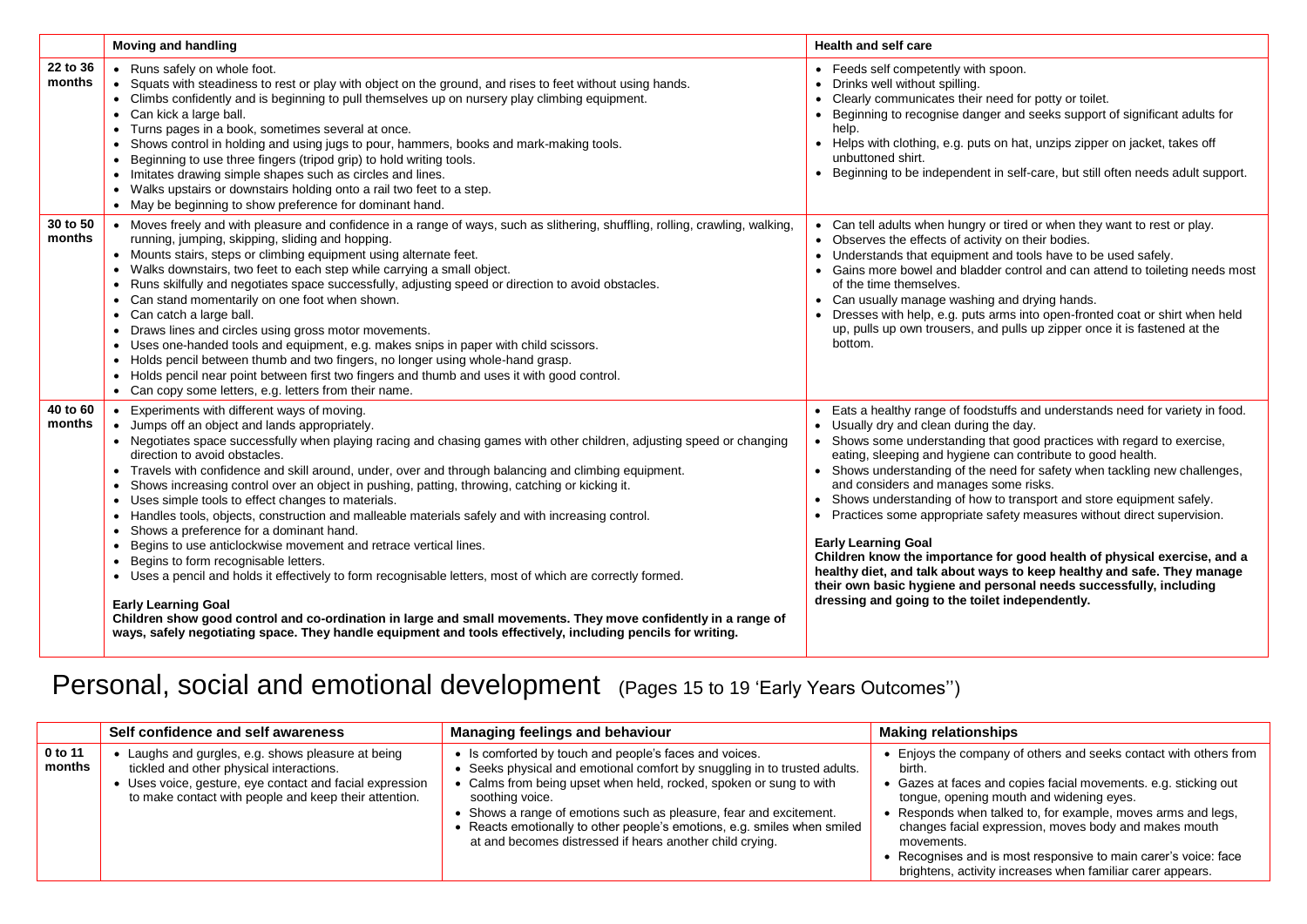|                                          | Self confidence and self awareness                                                                                                                                                                                                                                                                                                                                                                                                                | <b>Managing feelings and behaviour</b>                                                                                                                                                                                                                                                                                                                                                                                                                                                                                                                                                             | <b>Making relationships</b>                                                                                                                                                                                                                                                                                                                                                                                                                                                                            |
|------------------------------------------|---------------------------------------------------------------------------------------------------------------------------------------------------------------------------------------------------------------------------------------------------------------------------------------------------------------------------------------------------------------------------------------------------------------------------------------------------|----------------------------------------------------------------------------------------------------------------------------------------------------------------------------------------------------------------------------------------------------------------------------------------------------------------------------------------------------------------------------------------------------------------------------------------------------------------------------------------------------------------------------------------------------------------------------------------------------|--------------------------------------------------------------------------------------------------------------------------------------------------------------------------------------------------------------------------------------------------------------------------------------------------------------------------------------------------------------------------------------------------------------------------------------------------------------------------------------------------------|
|                                          |                                                                                                                                                                                                                                                                                                                                                                                                                                                   |                                                                                                                                                                                                                                                                                                                                                                                                                                                                                                                                                                                                    | • Responds to what carer is paying attention to, e.g. following their<br>gaze.<br>• Likes cuddles and being held: calms, snuggles in, smiles, gazes<br>at carer's face or strokes carer's skin.                                                                                                                                                                                                                                                                                                        |
| 8 to 20<br>months                        | • Enjoys finding own nose, eyes or tummy as part of<br>naming games.<br>• Learns that own voice and actions have effects on<br>others.<br>• Uses pointing with eye gaze to make requests, and to<br>share an interest.<br>• Engages other person to help achieve a goal, e.g. to<br>get an object out of reach.                                                                                                                                   | • Uses familiar adult to share feelings such as excitement or pleasure,<br>and for 'emotional refuelling' when feeling tired, stressed or frustrated.<br>• Growing ability to soothe themselves, and may like to use a comfort<br>object.<br>• Cooperates with caregiving experiences, e.g. dressing.<br>• Beginning to understand 'yes', 'no' and some boundaries.                                                                                                                                                                                                                                | • Seeks to gain attention in a variety of ways, drawing others into<br>social interaction.<br>• Builds relationships with special people.<br>• Is wary of unfamiliar people.<br>• Interacts with others and explores new situations when supported<br>by familiar person.<br>• Shows interest in the activities of others and responds differently<br>to children and adults, e.g. may be more interested in watching<br>children than adults or may pay more attention when children talk<br>to them. |
| 16 to 26<br>months                       | • Explores new toys and environments, but 'checks in'<br>regularly with familiar adult as and when needed.<br>• Gradually able to engage in pretend play with toys<br>(supports child to understand their own thinking may be<br>different from others).<br>• Demonstrates sense of self as an individual, e.g. wants<br>to do things independently, says "No" to adult                                                                           | • Is aware of others' feelings, for example, looks concerned if hears<br>crying or looks excited if hears a familiar happy voice.<br>• Growing sense of will and determination may result in feelings of anger<br>and frustration which are difficult to handle, e.g. may have tantrums.<br>• Responds to a few appropriate boundaries, with encouragement and<br>support.<br>Begins to learn that some things are theirs, some things are shared,<br>and some things belong to other people                                                                                                       | • Plays alongside others.<br>• Uses a familiar adult as a secure base from which to explore<br>independently in new environments, e.g. ventures away to play<br>and interact with others, but returns for a cuddle or reassurance if<br>becomes anxious.<br>• Plays cooperatively with a familiar adult, e.g. rolling a ball back<br>and forth                                                                                                                                                         |
| 22 to 36<br>months                       | • Separates from main carer with support and<br>encouragement from a familiar adult.<br>• Expresses own preferences and interests.                                                                                                                                                                                                                                                                                                                | • Seeks comfort from familiar adults when needed.<br>• Can express their own feelings such as sad, happy, cross, scared,<br>worried.<br>• Responds to the feelings and wishes of others.<br>• Aware that some actions can hurt or harm others.<br>• Tries to help or give comfort when others are distressed.<br>• Shows understanding and cooperates with some boundaries and<br>routines.<br>• Can inhibit own actions/behaviours, e.g. stop themselves from doing<br>something they shouldn't do.<br>• Growing ability to distract self when upset, e.g. by engaging in a new<br>play activity. | • Interested in others' play and starting to join in.<br>• Seeks out others to share experiences.<br>• Shows affection and concern for people who are special to them.<br>• May form a special friendship with another child.                                                                                                                                                                                                                                                                          |
| 30 to 50<br>months<br>30 to 50<br>months | • Can select and use activities and resources with help.<br>• Welcomes and values praise for what they have done.<br>• Enjoys responsibility of carrying out small tasks.<br>• Is more outgoing towards unfamiliar people and more<br>confident in new social situations.<br>• Confident to talk to other children when playing, and<br>will communicate freely about own home and<br>community.<br>• Shows confidence in asking adults for help. | • Aware of own feelings, and knows that some actions and words can<br>hurt others' feelings.<br>• Begins to accept the needs of others and can take turns and share<br>resources, sometimes with support from others.<br>• Can usually tolerate delay when needs are not immediately met, and<br>understands wishes may not always be met.<br>• Can usually adapt behaviour to different events, social situations and<br>changes in routine.                                                                                                                                                      | • Can play in a group, extending and elaborating play ideas, e.g.<br>building up a role-play activity with other children.<br>• Initiates play, offering cues to peers to join them.<br>• Keeps play going by responding to what others are saying or<br>doing.<br>• Demonstrates friendly behaviour, initiating conversations and<br>forming good relationships with peers and familiar adults.                                                                                                       |
| 40 to 60<br>months                       | • Confident to speak to others about own needs, wants,<br>interests and opinions.<br>• Can describe self in positive terms and talk about<br>abilities.<br><b>Early Learning Goal</b><br>Children are confident to try new activities, and say<br>why they like some activities more than others. They                                                                                                                                            | • Understands that own actions affect other people, for example,<br>becomes upset or tries to comfort another child when they realise they<br>have upset them.<br>• Aware of the boundaries set, and of behavioural expectations in the<br>setting.<br>• Beginning to be able to negotiate and solve problems without<br>aggression, e.g. when someone has taken their toy.<br><b>Early Learning Goal</b>                                                                                                                                                                                          | • Initiates conversations, attends to and takes account of what<br>others say.<br>• Explains own knowledge and understanding, and asks<br>appropriate questions of others.<br>• Takes steps to resolve conflicts with other children, e.g. finding a<br>compromise.<br><b>Early Learning Goal</b><br>Children play co-operatively, taking turns with others. They take                                                                                                                                 |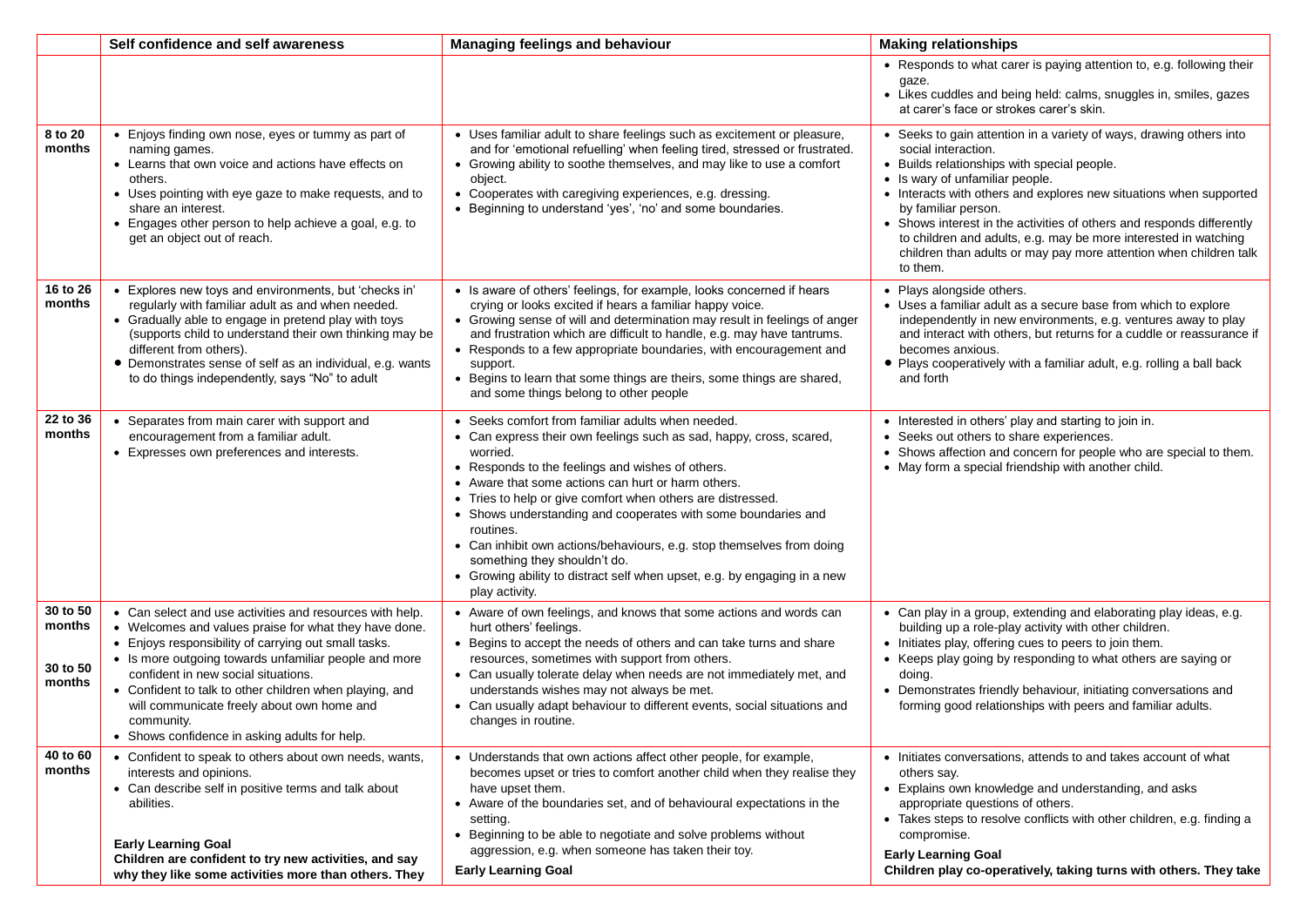| Self confidence and self awareness                                                                                                                                                               | <b>Managing feelings and behaviour</b>                                                                                                                                                                                                                                                                                                                              | <b>Making relationships</b>                                                                                                                                                                     |
|--------------------------------------------------------------------------------------------------------------------------------------------------------------------------------------------------|---------------------------------------------------------------------------------------------------------------------------------------------------------------------------------------------------------------------------------------------------------------------------------------------------------------------------------------------------------------------|-------------------------------------------------------------------------------------------------------------------------------------------------------------------------------------------------|
| are confident to speak in a familiar group, will talk<br>about their ideas, and will choose the resources they<br>need for their chosen activities. They say when they<br>do or don't need help. | Children talk about how they and others show feelings, talk about<br>their own and others' behaviour, and its consequences, and know<br>that some behaviour is unacceptable. They work as part of a group<br>or class, and understand and follow the rules. They adjust their<br>behaviour to different situations, and take changes of routine in their<br>stride. | account of one another's ideas about how to organise their<br>activity. They show sensitivity to others' needs and feelings,<br>and form positive relationships with adults and other children. |

# Literacy (Pages 20 to 22 'Early Years Outcomes")

|                    | Reading                                                                                                                                                                                                                                                                                                                                                                                                                                                                                                                                                                                                                                                                                                                                                                                                                                                                                                                                                                                                                                                                                                                                                | Writing                                                                                                                                                                                                                                                                                                                                                                                                                                                                                                                                                                                                                                                                                                                                                                                                                                                                                                                                     |
|--------------------|--------------------------------------------------------------------------------------------------------------------------------------------------------------------------------------------------------------------------------------------------------------------------------------------------------------------------------------------------------------------------------------------------------------------------------------------------------------------------------------------------------------------------------------------------------------------------------------------------------------------------------------------------------------------------------------------------------------------------------------------------------------------------------------------------------------------------------------------------------------------------------------------------------------------------------------------------------------------------------------------------------------------------------------------------------------------------------------------------------------------------------------------------------|---------------------------------------------------------------------------------------------------------------------------------------------------------------------------------------------------------------------------------------------------------------------------------------------------------------------------------------------------------------------------------------------------------------------------------------------------------------------------------------------------------------------------------------------------------------------------------------------------------------------------------------------------------------------------------------------------------------------------------------------------------------------------------------------------------------------------------------------------------------------------------------------------------------------------------------------|
| 0 to 11<br>months  | Enjoys looking at books and other printed material with familiar people.                                                                                                                                                                                                                                                                                                                                                                                                                                                                                                                                                                                                                                                                                                                                                                                                                                                                                                                                                                                                                                                                               | Children's later writing is based on skills and understanding which they develop as<br>babies and toddlers. Before they can write, they need to learn to use spoken language                                                                                                                                                                                                                                                                                                                                                                                                                                                                                                                                                                                                                                                                                                                                                                |
| 8 to 20<br>months  | Handles books and printed material with interest.                                                                                                                                                                                                                                                                                                                                                                                                                                                                                                                                                                                                                                                                                                                                                                                                                                                                                                                                                                                                                                                                                                      | to communicate. Later they learn to write down the words they can say<br>Early mark making is not the same as writing. It is a sensory and physical experience for                                                                                                                                                                                                                                                                                                                                                                                                                                                                                                                                                                                                                                                                                                                                                                          |
| 16 to 26<br>months | Interested in books and rhymes and may have favourites.                                                                                                                                                                                                                                                                                                                                                                                                                                                                                                                                                                                                                                                                                                                                                                                                                                                                                                                                                                                                                                                                                                | babies and toddlers, which they do not yet connect to forming symbols which can<br>communicate meaning                                                                                                                                                                                                                                                                                                                                                                                                                                                                                                                                                                                                                                                                                                                                                                                                                                      |
| 22 to 36<br>months | • Has some favourite stories, rhymes, songs, poems or jingles.<br>Repeats words or phrases from familiar stories.<br>$\bullet$                                                                                                                                                                                                                                                                                                                                                                                                                                                                                                                                                                                                                                                                                                                                                                                                                                                                                                                                                                                                                         | • Distinguishes between the different marks they make.                                                                                                                                                                                                                                                                                                                                                                                                                                                                                                                                                                                                                                                                                                                                                                                                                                                                                      |
|                    | • Fills in the missing word or phrase in a known rhyme, story or game, e.g. 'Humpty Dumpty sat on a                                                                                                                                                                                                                                                                                                                                                                                                                                                                                                                                                                                                                                                                                                                                                                                                                                                                                                                                                                                                                                                    |                                                                                                                                                                                                                                                                                                                                                                                                                                                                                                                                                                                                                                                                                                                                                                                                                                                                                                                                             |
| 30 to 50<br>months | Enjoys rhyming and rhythmic activities.<br>Shows awareness of rhyme and alliteration.<br>$\bullet$<br>• Recognises rhythm in spoken words.<br>Listens to and joins in with stories and poems, one-to-one and also in small groups.<br>$\bullet$<br>Joins in with repeated refrains and anticipates key events and phrases in rhymes and stories.<br>Beginning to be aware of the way stories are structured.<br>$\bullet$<br>Suggests how the story might end.<br>$\bullet$<br>Listens to stories with increasing attention and recall.<br>$\bullet$<br>Describes main story settings, events and principal characters.<br>$\bullet$<br>Shows interest in illustrations and print in books and print in the environment.<br>$\bullet$<br>Recognises familiar words and signs such as own name and advertising logos.<br>$\bullet$<br>Looks at books independently.<br>$\bullet$<br>Handles books carefully.<br>$\bullet$<br>Knows information can be relayed in the form of print.<br>Holds books the correct way up and turns pages.<br>$\bullet$<br>• Knows that print carries meaning and, in English, is read from left to right and top to bottom | • Sometimes gives meaning to marks as they draw and paint.<br>• Ascribes meanings to marks that they see in different places.                                                                                                                                                                                                                                                                                                                                                                                                                                                                                                                                                                                                                                                                                                                                                                                                               |
| 40 to 60<br>months | Continues a rhyming string.<br>Hears and says the initial sound in words.<br>• Can segment the sounds in simple words and blend them together and knows which letters represent some<br>of them.<br>Links sounds to letters, naming and sounding the letters of the alphabet.<br>$\bullet$<br>Begins to read words and simple sentences.<br>٠<br>Uses vocabulary and forms of speech that are increasingly influenced by their experiences of books.<br>$\bullet$<br>Enjoys an increasing range of books.<br>$\bullet$<br>• Knows that information can be retrieved from books and computers.<br><b>Early Learning Goal</b><br>Children read and understand simple sentences. They use phonic knowledge to decode regular words<br>and read them aloud accurately. They also read some common irregular words. They demonstrate<br>understanding when talking with others about what they have read                                                                                                                                                                                                                                                    | • Gives meaning to marks they make as they draw, write and paint.<br>Begins to break the flow of speech into words.<br>• Continues a rhyming string.<br>Hears and says the initial sound in words.<br>Can segment the sounds in simple words and blend them together.<br>Links sounds to letters, naming and sounding the letters of the alphabet.<br>Uses some clearly identifiable letters to communicate meaning, representing some sounds<br>correctly and in sequence.<br>• Writes own name and other things such as labels, captions.<br>• Attempts to write short sentences in meaningful contexts.<br><b>Early Learning Goal</b><br>Children use their phonic knowledge to write words in ways which match their spoken<br>sounds. They also write some irregular common words. They write simple sentences<br>which can be read by themselves and others. Some words are spelt correctly and<br>others are phonetically plausible. |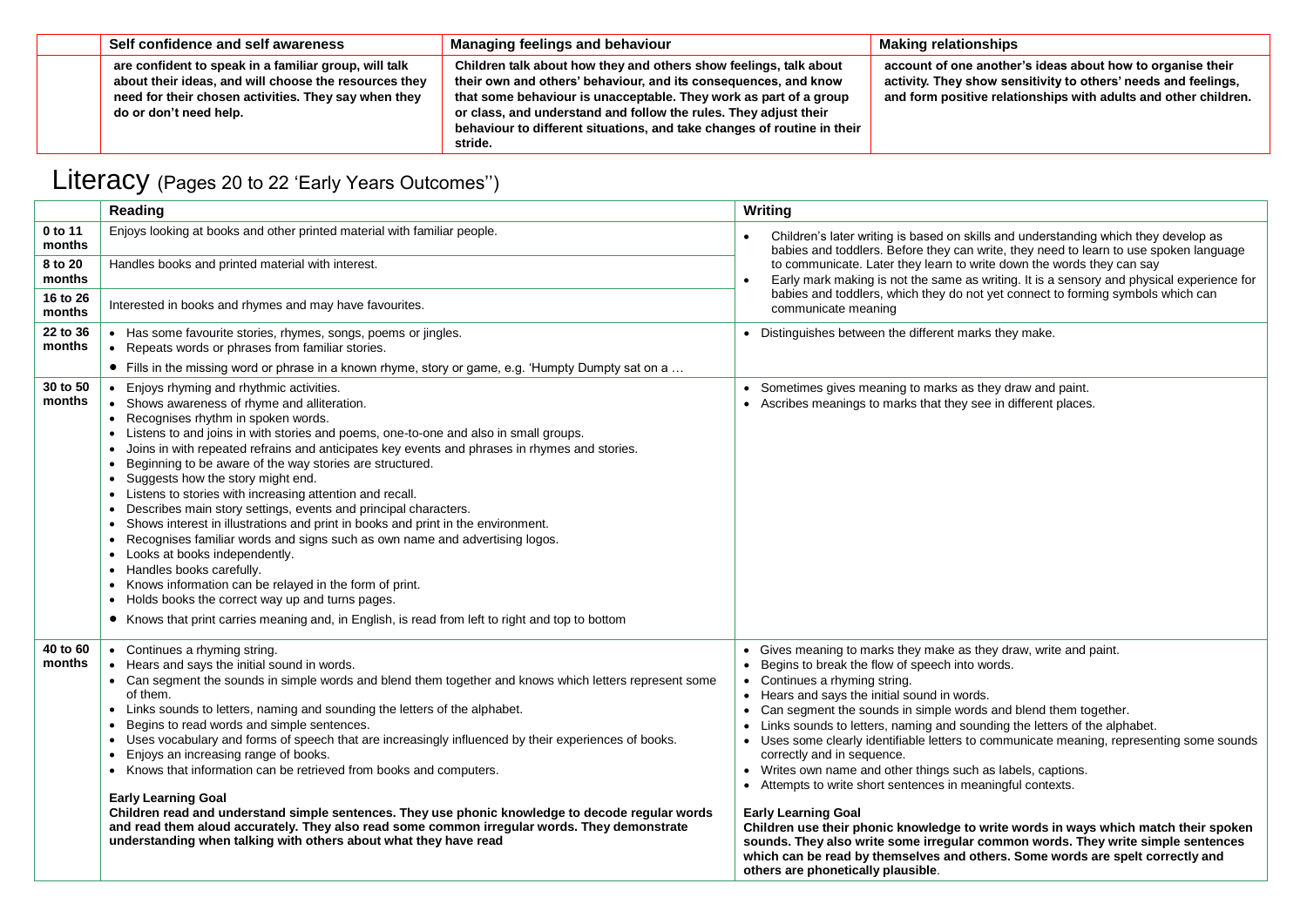# Mathematics (Pages 23 to 26 'Early Years Outcomes'')

|                    | <b>Number</b>                                                                                                                                                                                                                                                                                                                                                                                                                                                                                                                                                                                                                                                                                                                                                                                                                                                                                                                                                                                                                                                                                                                                                                                                                                                                                                                                                                                                                                                                                                             | Space, shape and measure                                                                                                                                                                                                                                                                                                                                                                                                                                                                                                                                                                                                                                                                                                                                                                                                                                                                                                                                                                                                              |
|--------------------|---------------------------------------------------------------------------------------------------------------------------------------------------------------------------------------------------------------------------------------------------------------------------------------------------------------------------------------------------------------------------------------------------------------------------------------------------------------------------------------------------------------------------------------------------------------------------------------------------------------------------------------------------------------------------------------------------------------------------------------------------------------------------------------------------------------------------------------------------------------------------------------------------------------------------------------------------------------------------------------------------------------------------------------------------------------------------------------------------------------------------------------------------------------------------------------------------------------------------------------------------------------------------------------------------------------------------------------------------------------------------------------------------------------------------------------------------------------------------------------------------------------------------|---------------------------------------------------------------------------------------------------------------------------------------------------------------------------------------------------------------------------------------------------------------------------------------------------------------------------------------------------------------------------------------------------------------------------------------------------------------------------------------------------------------------------------------------------------------------------------------------------------------------------------------------------------------------------------------------------------------------------------------------------------------------------------------------------------------------------------------------------------------------------------------------------------------------------------------------------------------------------------------------------------------------------------------|
| 0 to 11<br>months  | • Notices changes in number of objects/images or sounds in group of up to 3.                                                                                                                                                                                                                                                                                                                                                                                                                                                                                                                                                                                                                                                                                                                                                                                                                                                                                                                                                                                                                                                                                                                                                                                                                                                                                                                                                                                                                                              | Babies early awareness of shape, space and measure grows from their sensory<br>awareness and opportunities to observe objects and their movements, and to play<br>and explore                                                                                                                                                                                                                                                                                                                                                                                                                                                                                                                                                                                                                                                                                                                                                                                                                                                         |
| 8 to 20<br>months  | • Develops an awareness of number names through their enjoyment of action rhymes and songs that relate to their<br>experience of numbers.<br>• Has some understanding that things exist, even when out of sight                                                                                                                                                                                                                                                                                                                                                                                                                                                                                                                                                                                                                                                                                                                                                                                                                                                                                                                                                                                                                                                                                                                                                                                                                                                                                                           | • Recognises big things and small things in meaningful contexts.<br>• Gets to know and enjoy daily routines, such as getting-up time, mealtimes,<br>nappy time, and bedtime.                                                                                                                                                                                                                                                                                                                                                                                                                                                                                                                                                                                                                                                                                                                                                                                                                                                          |
| 16 to 26<br>months | • Knows that things exist, even when out of sight.<br>• Beginning to organise and categorise objects, e.g. putting all the teddy bears together or teddies and cars in separate<br>piles.<br>• Says some counting words randomly.                                                                                                                                                                                                                                                                                                                                                                                                                                                                                                                                                                                                                                                                                                                                                                                                                                                                                                                                                                                                                                                                                                                                                                                                                                                                                         | Attempts, sometimes successfully, to fit shapes into spaces on inset boards or<br>$\bullet$<br>jigsaw puzzles.<br>Uses blocks to create their own simple structures and arrangements.<br>$\bullet$<br>Enjoys filling and emptying containers.<br>$\bullet$<br>• Associates a sequence of actions with daily routines.<br>Beginning to understand that things might happen 'now'.                                                                                                                                                                                                                                                                                                                                                                                                                                                                                                                                                                                                                                                      |
| 22 to 36<br>months | • Selects a small number of objects from a group when asked, for example, 'please give me one', 'please give me two'<br>• Recites some number names in sequence.<br>• Creates and experiments with symbols and marks representing ideas of number.<br>Begins to make comparisons between quantities.<br>• Uses some language of quantities, such as 'more' and 'a lot'.<br>• Knows that a group of things changes in quantity when something is added or taken away.                                                                                                                                                                                                                                                                                                                                                                                                                                                                                                                                                                                                                                                                                                                                                                                                                                                                                                                                                                                                                                                      | • Notices simple shapes and patterns in pictures.<br>Beginning to categorise objects according to properties such as shape or size.<br>$\bullet$<br>Begins to use the language of size.<br>$\bullet$<br>Understands some talk about immediate past and future, e.g. 'before', 'later' or<br>'soon'.<br>• Anticipates specific time-based events such as mealtimes or home time.                                                                                                                                                                                                                                                                                                                                                                                                                                                                                                                                                                                                                                                       |
| 30 to 50<br>months | • Uses some number names and number language spontaneously.<br>• Uses some number names accurately in play.<br>• Recites numbers in order to 10.<br>• Knows that numbers identify how many objects are in a set.<br>Beginning to represent numbers using fingers, marks on paper or pictures.<br>• Sometimes matches numeral and quantity correctly.<br>Shows curiosity about numbers by offering comments or asking questions.<br>Compares two groups of objects, saying when they have the same number.<br>$\bullet$<br>Shows an interest in number problems.<br>Separates a group of three or four objects in different ways, beginning to recognise that the total is still the same.<br>• Shows an interest in numerals in the environment.<br>• Shows an interest in representing numbers.<br>• Realises not only objects, but anything can be counted, including steps, claps or jumps.                                                                                                                                                                                                                                                                                                                                                                                                                                                                                                                                                                                                                            | • Shows an interest in shape and space by playing with shapes or making<br>arrangements with objects.<br>• Shows awareness of similarities of shapes in the environment.<br>Uses positional language.<br>Shows interest in shape by sustained construction activity or by talking about<br>$\bullet$<br>shapes or arrangements.<br>Shows interest in shapes in the environment.<br>Uses shapes appropriately for tasks.<br>$\bullet$<br>• Beginning to talk about the shapes of everyday objects, e.g. 'round' and 'tall'.                                                                                                                                                                                                                                                                                                                                                                                                                                                                                                            |
| 40 to 60<br>months | • Recognise some numerals of personal significance.<br>• Recognises numerals 1 to 5.<br>• Counts up to three or four objects by saying one number name for each item.<br>• Counts actions or objects which cannot be moved.<br>• Counts objects to 10, and beginning to count beyond 10.<br>• Counts out up to six objects from a larger group.<br>• Selects the correct numeral to represent 1 to 5, then 1 to 10 objects.<br>• Counts an irregular arrangement of up to ten objects.<br>Estimates how many objects they can see and checks by counting them.<br>• Uses the language of 'more' and 'fewer' to compare two sets of objects.<br>• Finds the total number of items in two groups by counting all of them.<br>• Says the number that is one more than a given number.<br>• Finds one more or one less from a group of up to five objects, then ten objects.<br>• In practical activities and discussion, beginning to use the vocabulary involved in adding and subtracting.<br>• Records, using marks that they can interpret and explain.<br>• Begins to identify own mathematical problems based on own interests and fascinations.<br><b>Early Learning Goal</b><br>Children count reliably with numbers from one to 20, place them in order and say which number is one more<br>or one less than a given number. Using quantities and objects, they add and subtract two single-digit numbers<br>and count on or back to find the answer. They solve problems, including doubling, halving and sharing. | Beginning to use mathematical names for 'solid' 3D shapes and 'flat' 2D<br>shapes, and mathematical terms to describe shapes.<br>• Selects a particular named shape.<br>Can describe their relative position such as 'behind' or 'next to'.<br>• Orders two or three items by length or height.<br>Orders two items by weight or capacity.<br>• Uses familiar objects and common shapes to create and recreate patterns and<br>build models.<br>• Uses everyday language related to time.<br>Beginning to use everyday language related to money.<br>$\bullet$<br>• Orders and sequences familiar events.<br>• Measures short periods of time in simple ways.<br><b>Early Learning Goal</b><br>Children use everyday language to talk about size, weight, capacity,<br>position, distance, time and money to compare quantities and objects and to<br>solve problems. They recognise, create and describe patterns. They explore<br>characteristics of everyday objects and shapes and use mathematical<br>language to describe them. |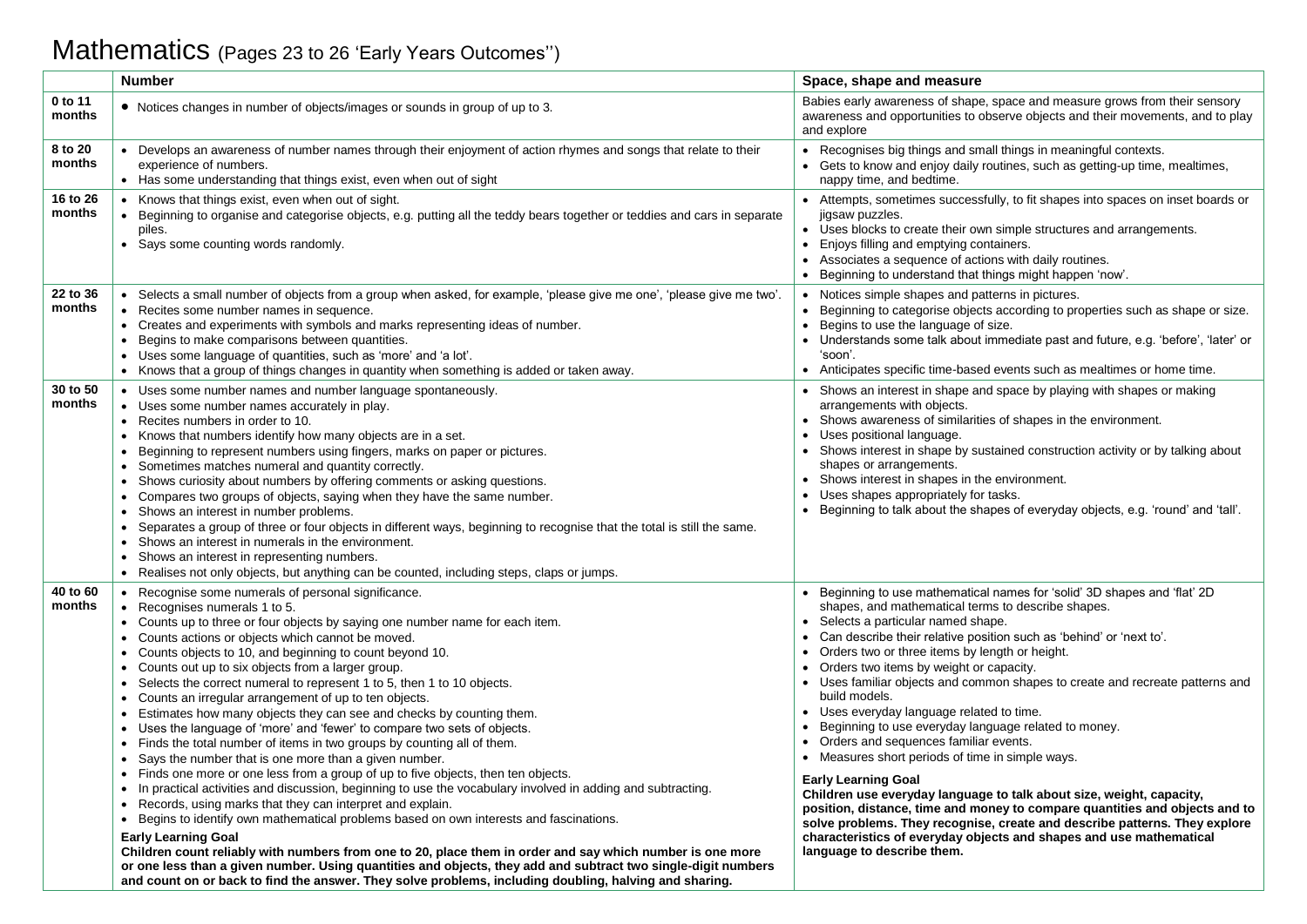# Understanding the World (Pages 27 to 30 'Early Years Outcomes'')

|                    | <b>People and communities</b>                                                                                                                                                                                                                                                                                                                                                                                                                           | The world                                                                                                                                                                                                                                                                                                                                                                                                                                                  | <b>Technology</b>                                                                                                                                                                                                                                                                                                                  |
|--------------------|---------------------------------------------------------------------------------------------------------------------------------------------------------------------------------------------------------------------------------------------------------------------------------------------------------------------------------------------------------------------------------------------------------------------------------------------------------|------------------------------------------------------------------------------------------------------------------------------------------------------------------------------------------------------------------------------------------------------------------------------------------------------------------------------------------------------------------------------------------------------------------------------------------------------------|------------------------------------------------------------------------------------------------------------------------------------------------------------------------------------------------------------------------------------------------------------------------------------------------------------------------------------|
| 0 to 11<br>months  | • The beginnings of understanding of people and communities lie                                                                                                                                                                                                                                                                                                                                                                                         | • Moves eyes, then head, to follow moving objects.<br>• Reacts with abrupt change when a face or object suddenly<br>disappears from view.<br>• Looks around a room with interest; visually scans environment<br>for novel, interesting objects and events.<br>• Smiles with pleasure at recognisable playthings.<br>• Repeats actions that have an effect, e.g. kicking or hitting a<br>mobile or shaking a rattle.                                        |                                                                                                                                                                                                                                                                                                                                    |
| 8 to 20<br>months  | in early attachment and other relationships                                                                                                                                                                                                                                                                                                                                                                                                             | • Closely observes what animals, people and vehicles do.<br>• Watches toy being hidden and tries to find it.<br>• Looks for dropped objects.<br>• Becomes absorbed in combining objects, e.g. banging two<br>objects or placing objects into containers.<br>• Knows things are used in different ways, e.g. a ball for rolling or                                                                                                                          | The beginnings of understanding technology lie in babies<br>exploring ad making sense of objects and how they behave                                                                                                                                                                                                               |
|                    |                                                                                                                                                                                                                                                                                                                                                                                                                                                         | throwing, a toy car for pushing.                                                                                                                                                                                                                                                                                                                                                                                                                           |                                                                                                                                                                                                                                                                                                                                    |
| 16 to 26<br>months | • Is curious about people and shows interest in stories about<br>themselves and their family.<br>• Enjoys pictures and stories about themselves, their families<br>and other people.                                                                                                                                                                                                                                                                    | • Explores objects by linking together different approaches:<br>shaking, hitting, looking, feeling, tasting, mouthing, pulling,<br>turning and poking.<br>• Remembers where objects belong.<br>• Matches parts of objects that fit together, e.g. puts lid on<br>teapot.                                                                                                                                                                                   | • Anticipates repeated sounds, sights and actions, e.g. when an<br>adult demonstrates an action toy several times.<br>• Shows interest in toys with buttons, flaps and simple<br>mechanisms and beginning to learn to operate them.                                                                                                |
| 22 to 36<br>months | • Has a sense of own immediate family and relations.<br>• In pretend play, imitates everyday actions and events from own<br>family and cultural background, e.g. making and drinking tea.<br>• Beginning to have their own friends.<br>• Learns that they have similarities and differences that connect<br>them to, and distinguish them from, others.                                                                                                 | • Enjoys playing with small-world models such as a farm, a<br>garage, or a train track.<br>• Notices detailed features of objects in their environment.                                                                                                                                                                                                                                                                                                    | • Seeks to acquire basic skills in turning on and operating<br>equipment.<br>• Operates mechanical toys, e.g. turns the knob on a wind-up-toy<br>or pulls back on a friction car.                                                                                                                                                  |
| 30 to 50<br>months | • Shows interest in the lives of people who are familiar to them.<br>• Remembers and talks about significant events in their own<br>experience.<br>• Recognises and describes special times or events for family or<br>friends.<br>• Shows interest in different occupations and ways of life.<br>• Knows some of the things that make them unique, and can talk<br>about some of the similarities and differences in relation to<br>friends or family. | • Comments and asks questions about aspects of their familiar<br>world such as the place where they live or the natural world.<br>• Can talk about some of the things they have observed such as<br>plants, animals, natural and found objects.<br>• Talks about why things happen and how things work.<br>• Developing an understanding of growth, decay and changes<br>over time.<br>• Shows care and concern for living things and the environment.     | • Knows how to operate simple equipment.<br>• Shows an interest in technological toys with knobs or pulleys,<br>or real objects<br>• Shows skill in making toys work by pressing parts or lifting flaps<br>to achieve effects such as sound, movements or new images.<br>• Knows that information can be retrieved from computers. |
| 40 to 60<br>months | • Enjoys joining in with family customs and routines.<br><b>Early Learning Goal</b><br>Children talk about past and present events in their own<br>lives and in the lives of family members. They know that<br>other children don't always enjoy the same things, and are<br>sensitive to this. They know about similarities and<br>differences between themselves and others, and among<br>families, communities and traditions.                       | • Looks closely at similarities, differences, patterns and change.<br><b>Early Learning Goal</b><br>Children know about similarities and differences in relation<br>to places, objects, materials and living things. They talk<br>about the features of their own immediate environment and<br>how environments might vary from one another. They make<br>observations of animals and plants and explain why some<br>things occur, and talk about changes. | • Completes a simple program on a computer.<br>• Interacts with age-appropriate computer software.<br><b>Early Learning Goal</b><br>Children recognise that a range of technology is used in<br>places such as homes and schools. They select and use<br>technology for particular purposes.                                       |